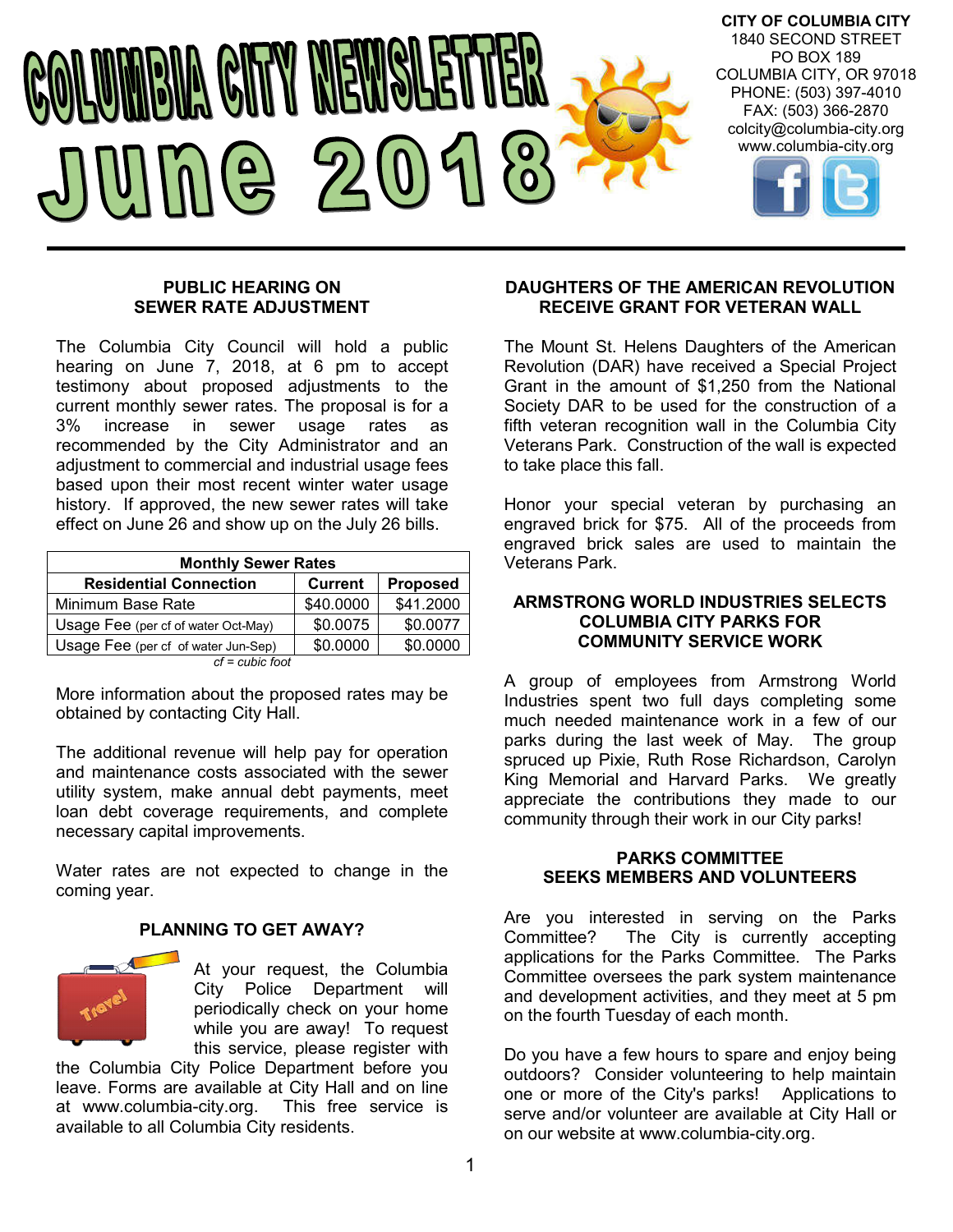#### **CODE ENFORCEMENT REMINDERS**

**Fireworks - many types are prohibited!** Cone fountains, cylindrical fountains, flitter sparklers, ground spinners, illuminating torches and wheels are permitted. All other exploding fireworks are



prohibited by City Ordinance and Oregon State Law. Refer to ORS 480.110 through 480.165 for additional information.

**Recreational vehicles:** Only one vehicle that is designed for human occupancy (RV, boat, travel trailer, camper, or motor home) may be parked or stored at any single property at any time. The owner of the RV or boat must reside on the property.

#### **Keep grass and weeds cut!** Between April 15 and September 30 of any year, weeds and grass cannot exceed 10-inches in height and blackberry



bushes cannot extend across property lines or into the City's right-of-way, including streets, alleys and sidewalks. Property owners or other persons in charge of the property must keep weeds, grass and other noxious growth, such as poison oak, cut and maintained to prevent them from becoming unsightly and a fire hazard, and to prevent them



from maturing and going to seed. Violators can be cited into Municipal Court. Additionally, the City may abate the nuisance and lien the property for the costs.

**Attention pet owners!** You must pick up after your pets! It's the law!

To report violations, please contact the City Hall - (503) 397-4010. Thank you.

#### **BUDGET HEARING - JUNE 21, 2018**

The City Council will hold a public hearing at 6 pm on June 21, 2018 to accept testimony about the budget for the fiscal year 2018-2019 as approved by the Columbia City Budget Committee.

A full copy of the budget may be inspected or obtained at the City Hall between the hours of 8 am and noon, and 1 pm and 5 pm.



#### **BUDGET COMMITTEE VACANCIES**

We currently have two vacancies on the Columbia City Budget Committee. The Budget Committee meets at least once annually to review the proposed budget, hear public testimony, and approve a budget for submission to the City Council. Budget Committee terms are for a period of three years. Applicants must reside within the City. If interested, please inquire at City Hall.

#### **ROSE FESTIVAL FLEET WEEK**

The Rose Festival Fleet Week is June 6 through June 10, 2018. Since the very beginning of the Rose Festival in 1907, visiting ships have been making their way to Portland's waterfront. Ships usually sail by Columbia City the first



two days of that week, but there are no specific times for their arrival. For more information go to http://www.rosefestival.org/event/fleet-week.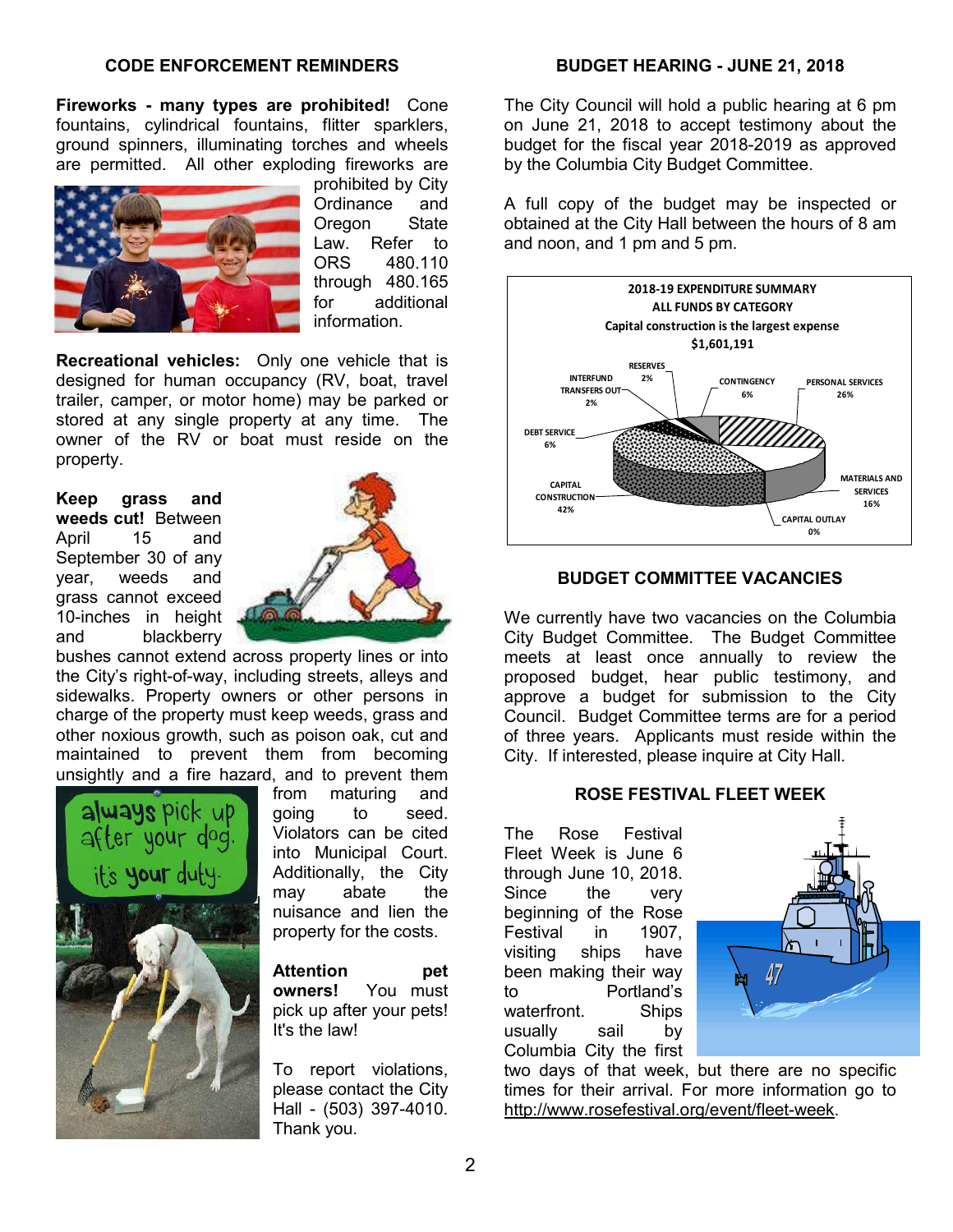## **HAZARDOUS WASTE EVENT**

The Columbia County Transfer Station will hold a Household Hazardous Waste Event on **Saturday, June 23, 2018 from 8 am to noon**. The following hazardous waste materials are accepted during the event:

- $\checkmark$  Pool and spa chemicals
- $\checkmark$  Lawn/garden chemicals
- $\checkmark$  Pesticides/herbicides
- Light ballasts *- remove from light fixture*
- $\checkmark$  Fluorescent tubes
- $\checkmark$  Art/hobby chemicals
- $\checkmark$  Solvents/thinners
- Batteries *only car, rechargeable, button - no alkaline batteries*
- $\checkmark$  Gasoline/diesel/fuels
- $\checkmark$  Cleaners/detergents
- $\checkmark$  Poisons
- $\checkmark$  Fireworks/flares
- $\checkmark$  Ammunition
- $\checkmark$  Items containing mercury
- $\checkmark$  Propane cylinders
- $\checkmark$  Compressed gas cylinders

## *Bring products in their original container and secure your load*

Items **NOT** accepted during the event:

- $\circledcirc$  Garbage or trash
- $\circ$  Asbestos
- $\circledcirc$  Unwanted/unused pharmaceuticals or medicine - *St. Helens Police Department accepts unused prescriptions*
- $\Diamond$  Liquid in containers larger than 5 gallons

The following are not household hazardous waste and are accepted at the Transfer Station anytime, Monday through Saturday, 8 am to 5 pm:

- Latex and acrylic paint, oil-based paint, enamel, stains, lacquers, shellacs, varnishes, primers
- Used motor oil and antifreeze
- Medical sharps *must be in sealed, punctureproof containers (available at local pharmacies, at the Transfer Station scale house, or Walmart)*

# **Toxic.Free.Home.**



Participate In Your Local Household Hazardous Waste Roundups

#### **THE COLUMBIA COUNTY TRANSFER STATION** 1601 Railroad Avenue

St. Helens OR 97051

Regular Business Hours: Open Monday – Saturday, 8 am - 5 pm

*If you have any questions about hazardous collection events, please call: (503) 397-7259*

# Newly remodeled COMMUNITY HALL

# Rent it for your next event!

Wedding Reception Baby Shower Family or Class Reunion Rummage Sale Holiday Bazaar Birthday Party Retirement Party Basketball/Volleyball Fun Memorial Service **Banquet** Crafting Group



#### 1850 Second Street

\$17.50/hour or \$175/full day \$30 food/beverage fee \$200 liquor fee

www.columbia-city.org Call (503) 397-4010 for availability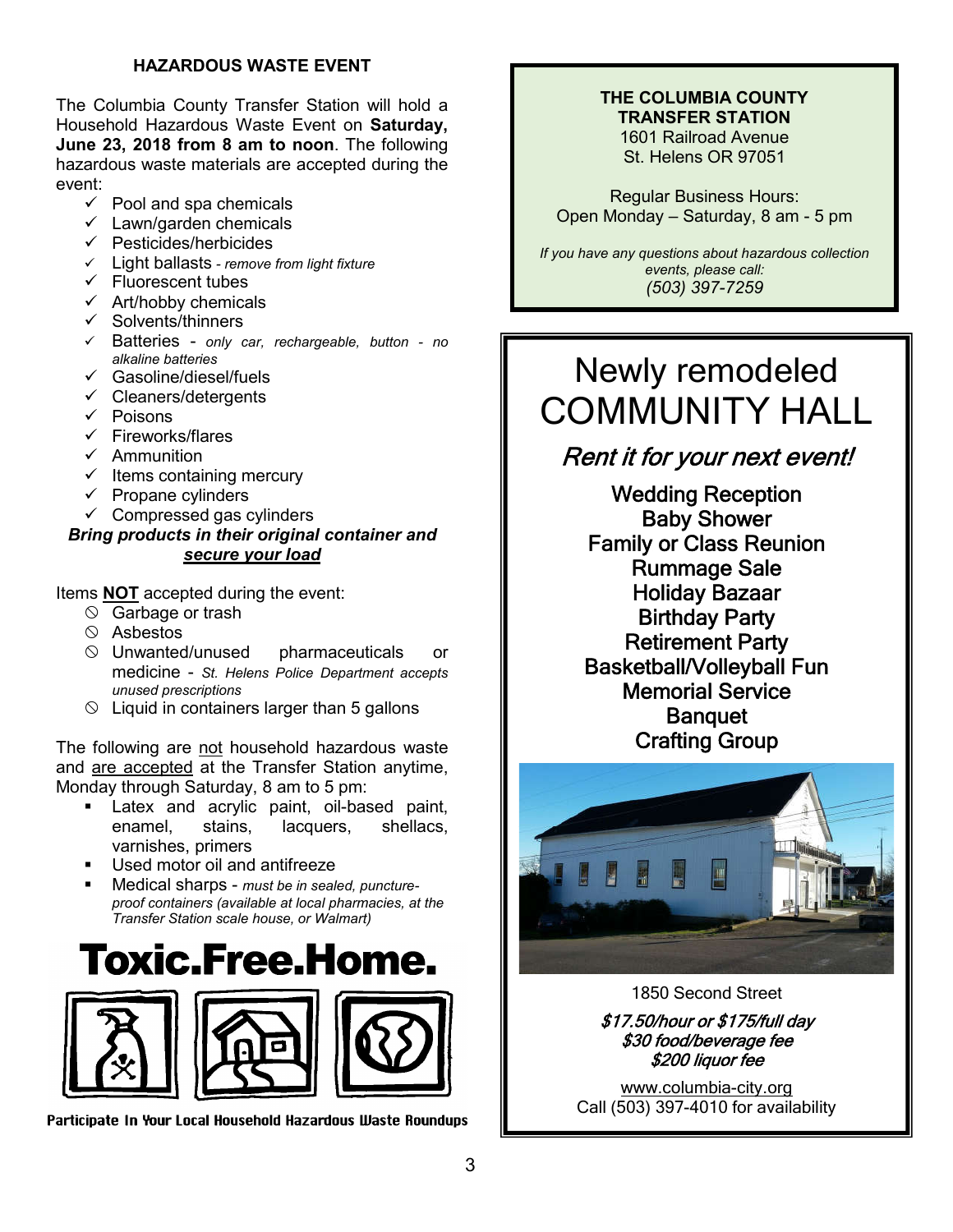#### **CAPLES HOUSE MUSEUM CHILI COOK-OFF**

The Caples House Museum will host a chili cook-off on Sunday, June 10 from noon to 3 pm. Tickets at the door are \$8 or \$10 including a Museum Tour!



#### **WATER CONSERVATION TIPS**

 $\rightarrow$  Don't over water your lawn. As a general rule, lawns only need watering every few days in the summer. If the blades don't spring back up after being stepped on, it is time to water. A hearty rain can eliminate the need for watering for as long as two weeks.

 $\rightarrow$  Water lawns during the early morning hours when temperatures and wind speeds are the lowest. This reduces losses from evaporation.

 $\rightarrow$  Don't water your street, driveway or sidewalk. Position your sprinklers so that your water lands on the lawn and shrubs ... not the paved areas.

 $\rightarrow$  Install sprinklers that are the most water-efficient for each use. Micro and drip irrigation and soaker hoses are examples of water-efficient methods of irrigation.

 $\rightarrow$  Regularly check sprinkler systems and timing devices to be sure they are operating properly.

 $\rightarrow$  Raise the lawn mower blade to at least three inches. A lawn cut higher encourages grass roots to grow deeper, shades the root system and holds soil moisture better than a closely-clipped lawn.

 $\rightarrow$  Avoid over fertilizing your lawn. The application of fertilizers increases the need for water. Apply fertilizers which contain slow-release, waterinsoluble forms of nitrogen.

 $\rightarrow$  Mulch to retain moisture in the soil. Mulching also helps to control weeds that compete with plants for water.

#### **LIBRARY NEWS**

**HUGE USED BOOK SALE JUNE 2ND!** Our next book sale is Saturday, June 2 from 10 am to 4 pm under the covered area of the school. We are

overloaded with boxes of books, so come see what you can find! We'll sell a grocery bag of books for \$5 after 3 pm, so come early to get what you really want before someone else gets it! If you want to help, we will be setting up the sale at 8 am on Saturday. We appreciate all the help we get!

**SUMMER READING PROGRAM:** Our summer reading program will start on June 18. Our theme is bugs this year. Get a caterpillar reading log, and find out what our take-it project is. Come anytime the Library is open!

**NEW BOOKS:** We added 116 items to the Library during the past month. Ten of them are quilt books, for those of you interested! Some recent additions to our Library include: *Filthy Rich* by James Patterson *The Man from Mars: Ray Palmer's Amazing Pulp Journey* by Fred Nadis *Portland Happy Hour Guidebook* by Cindy Anderson *Thomas Jefferson and the Tripoli Pirates* by Brian Kilmeade *The Woman in the Window* by A.J. Finn *Song of the Lion* by Anne Hillerman *Kiss Carlo* by Adriana Trigiani *Kakapo Rescue: Saving the World's Strangest Parrot* by Sy Montgomery *Thomas Jefferson: The Art of Power* by Jon Meacham *Power and Empire* by Tom Clancy *Enemy of the State* by Kyle Mills Six Louis L'Amour books in a lovely binding! *Harry Potter and the Deathly Hallows* by J. K. Rowling (audiobook) *Private Down Under* by James Patterson (audiobook) *The Women in the Castle* by Jessica Shattuck *Affluenza* (DVD movie) *Last of the Mohicans* (DVD movie) Browse our book catalog: columbiacitycommunitylibrary.follettdestiny.com

## **Library Hours:**

Monday through Thursday 3-6 pm Saturday 10 am - 2 pm City Celebration Planning Meeting Tuesday, June 12 - 7 pm Friends of the Library Meeting Monday, June 18 - 7 pm Mystery Book Club Wednesday, June 27 - 7 pm 2000 2nd Street, PO Box 189, Columbia City 503-366-8020 ccclibrary@live.com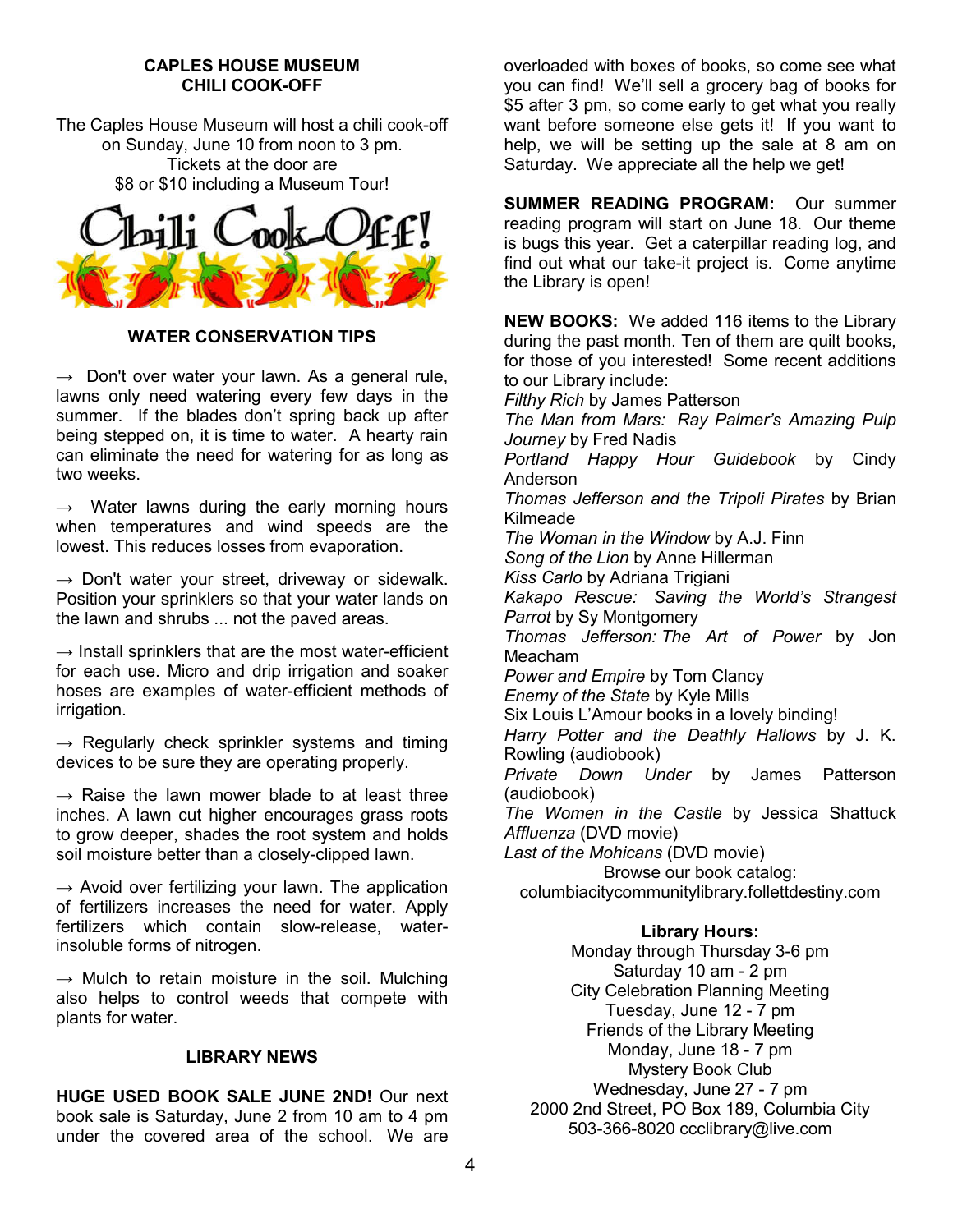- Set of three keys found near Sixth and I Streets.
- Keys on a yellow lanyard found in the 2600 block of Sixth Street.
- Guardian angel pendant found near Ninth and K Streets.

## **92ND BIRTHDAY LIVE MUSIC BENEFIT SPECIAL THANKS**

The Live Music Event benefitting the 92-year old Community Hall was well attended, and The Decades did a great job of entertaining the crowd! Special thanks to all of our event volunteers and everyone that donated a cake for the old fashioned cake auction! We'd also like to thank all of our event sponsors - we greatly appreciate all of their generous contributions!

Sunshine Pizza, Pacific Athletic Club, Next Adventure at Scappoose Bay, Noi's Thai Kitchen, Papa Murphy's Pizza, Emmert Motors, Richardson's Furniture, Dahlgren's Building Supplies, Oregon Trail Lanes, Ace Hardware, St. Helens Auto Center, Burgerville, Dutch Bros., Bertucci's, St. Helens IGA Market, Klondike, Harrington's, Kozy Korner, Deer Island Store, Les Schwab Tire Center St. Helens, Subway, Columbia Theatre, Safeway

## **MAYOR AND CITY COUNCIL CANDIDATE FILING DATES**

The position of Mayor and two City Council positions will be filled by the voters during the November 6. 2018, General Election. Qualified electors who have



resided within the City since November 6, 2017, may run for office. Nominating petitions are currently available at the City Hall. The nominating petitions must be signed by 20 qualified electors, and candidates must submit the signature sheets to the City Administrator/Recorder for verification allowing sufficient time for the verification process to be completed prior to the August 28, 2018 filing deadline. The positions are for a term of four years.

## **COLUMBIA PACIFIC FOOD BANK WORKS TO ALLEVIATE HUNGER IN COLUMBIA COUNTY**

The Columbia Pacific Food Bank operates the H.E.L.P. Food Pantry in St. Helens, and also distributes food to the St. Helens Senior Center, Community Meals, SAFE, St. Helens Backpack Program and the Brown Bag Program within the local area.

You can join the local fight against hunger by sending a contribution to the Columbia Pacific Food Bank, PO Box 1031, St. Helens, OR 97051. Other ways in which you can help may be found on the Columbia Pacific Food Bank website - www.cpfoodbank.org.



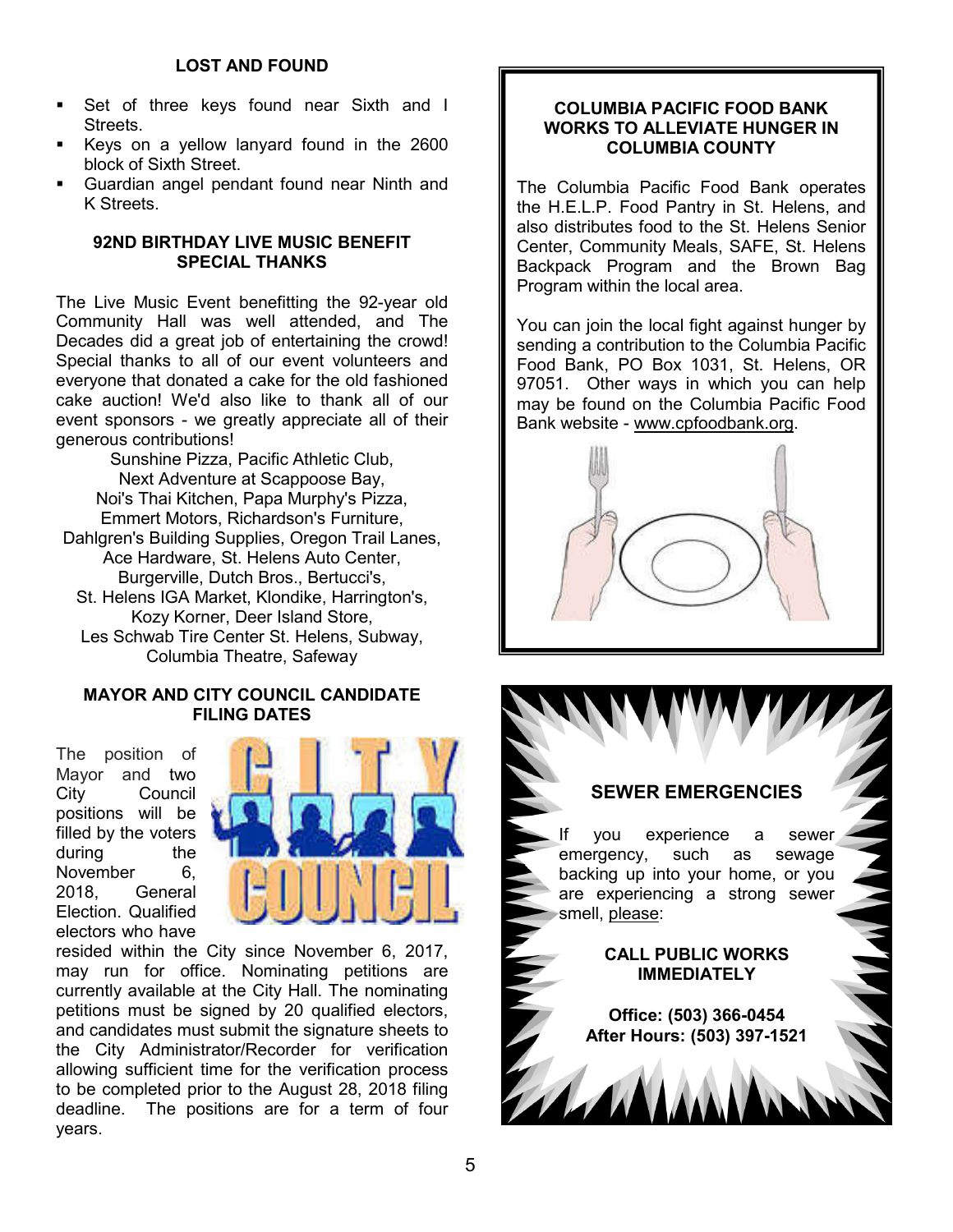

# **COMINGLED RECYCLING Keep it CLEAN!**

# **PAPER - OK to recycle:**

- **Newspaper**
- **Corrugated cardboard**
- Magazines and catalogs
- **Junk/direct mail**
- Boxes cereal, cracker, cookie, shoe, etc.
- Office paper copier and printer paper, file folders, note paper, computer paper, brochures

# *Paper - not OK:*

- *Food contaminated paper (such as pizza boxes)*
- *Paper towels and tissue*
- *Shredded paper*
- *Juice, milk, ice cream cartons*
- *Plastic bags or plastic wrap*

# **METAL - OK to recycle - clean and dry with labels removed:**

- Steel (tin) cans
- **Aluminum cans**

# *Metal - not OK:*

*Scrap metal*

# **PLASTIC - OK to recycle - thoroughly rinsed with lids removed:**

- Beverage bottles soda, water, juice
- **Other bottles soap, household cleaning solutions**
- **Jugs** milk, juice, detergent

# *Plastic - not OK:*

- *Plastic tubs - salsa, margarine, cottage cheese, yogurt......*
- *Planting or nursery pots*
- *5-gallon buckets*
- *Clam shells (fruit and vegetable containers, to-go food containers)*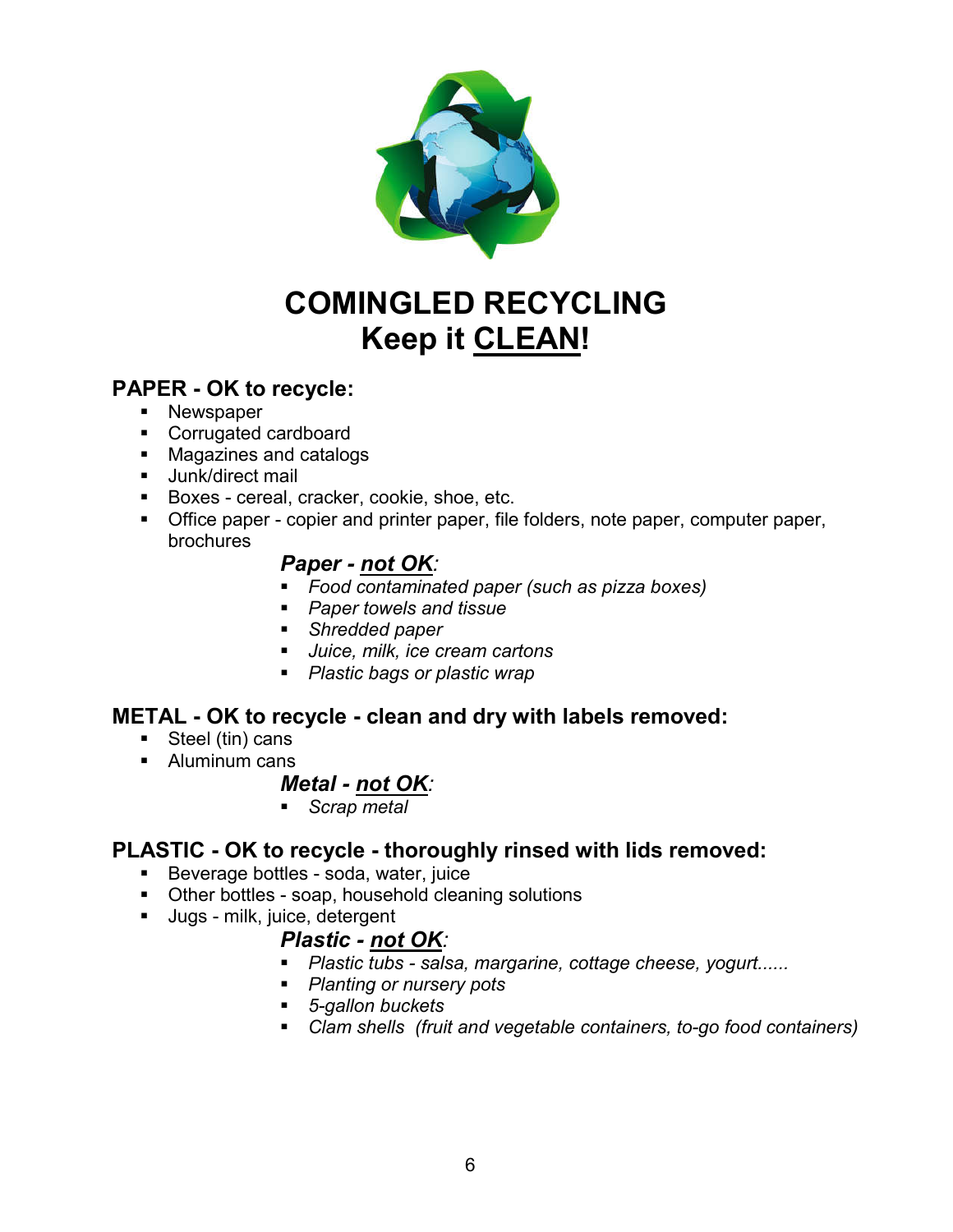### **SOME FREQUENTLY ASKED QUESTIONS ABOUT DEFENSIBLE SPACE**

*What is defensible space?* Defensible space is the area between a house and an oncoming wildfire where the vegetation has been modified to reduce the wildfire threat and to provide an opportunity for firefighters to effectively defend the house. Sometimes, a defensible space is simply a homeowner's properly maintained backyard.

*What is the relationship between vegetation and wildfire threat?* Many people do not view the plants growing on their property as a threat. But in terms of wildfire, the vegetation adjacent to their homes can have considerable influence upon the survivability of their houses. All vegetation, including plants native to the area as well as ornamental plants, is potential wildfire fuel. If vegetation is properly modified and maintained, a wildfire can be slowed, the length of flames shortened, and the amount of heat reduced, all of which assist firefighters to defend the home against an oncoming wildfire.

*The Fire Department is supposed to protect my house, so why bother with defensible space?* Some individuals incorrectly assume that a fire engine will be parked in their driveway and firefighters will be actively defending their homes if a wildfire approaches. During a major wildfire, it is unlikely there will be enough firefighting resources available to defend every home. In these instances, firefighters will likely select homes they can most safely and effectively protect. Even with adequate resources, some wildfires may be so intense that there may be little firefighters can do to prevent a house from burning. The key is to reduce fire intensity as wildfire nears the house. This can be accomplished by reducing the amount of flammable vegetation surrounding a home. Consequently, the most important person in protecting a house from wildfire is not a firefighter, but the property owner. And it's the action taken by the owner **before** the wildfire occurs (such as proper landscaping) that is most critical.



## **MONTHLY MEETING AND EVENT CALENDAR - JUNE 2018**

| June 7 <sup>th</sup>  | 6:00 PM             | Regular City Council Meeting at City Hall |
|-----------------------|---------------------|-------------------------------------------|
| June $14th$           | $6:00$ PM           | <b>Municipal Court at City Hall</b>       |
| June 19th             | 6:30 PM             | Planning Commission Meeting at City Hall  |
| June $21st$           | $6:00 \, \text{PM}$ | Hazard Mitigation Meeting at City Hall    |
| June 26 <sup>th</sup> | 5:00 PM             | Parks Committee Meeting at City Hall      |